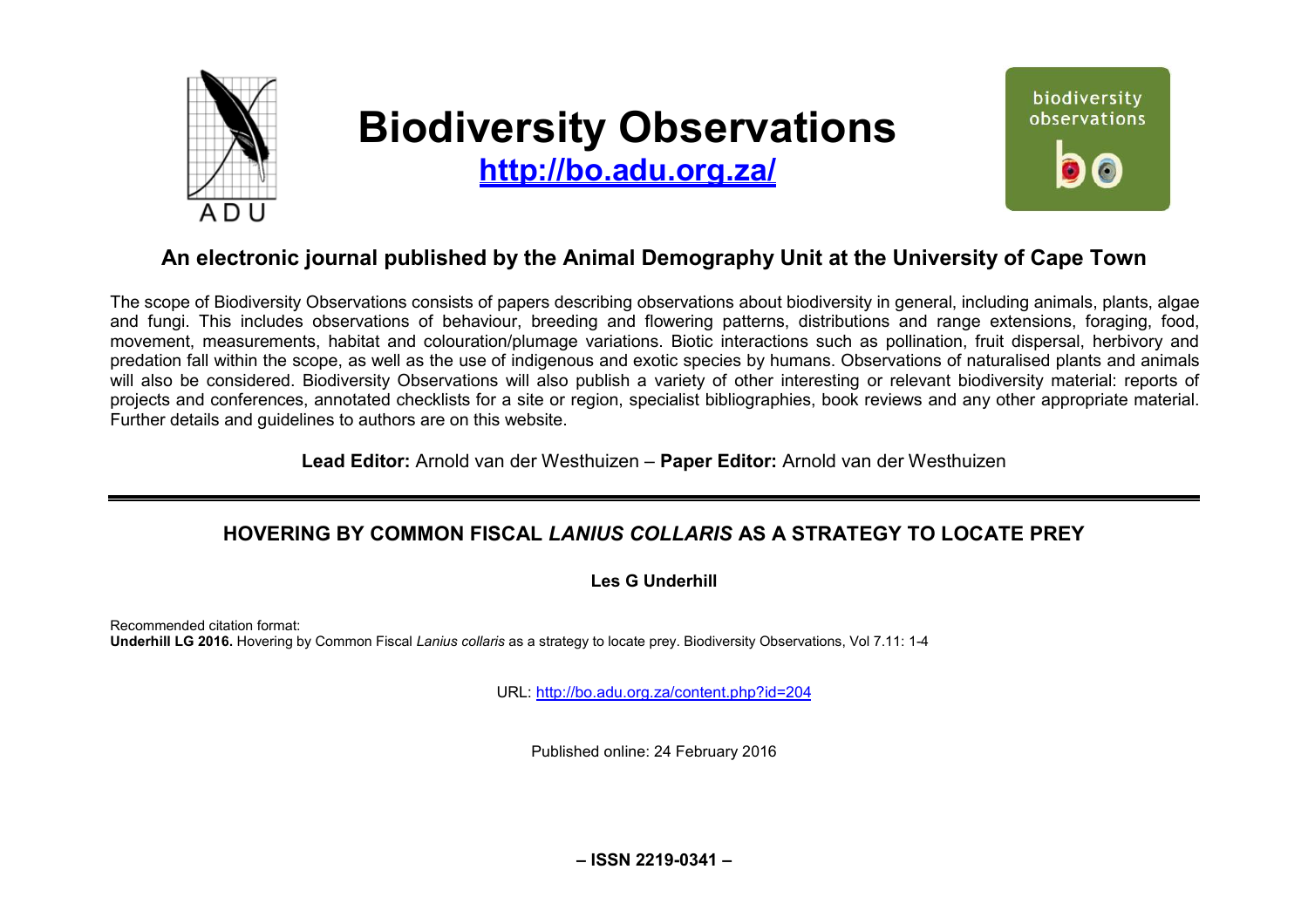#### **HOVERING BY COMMON FISCAL** *LANIUS COLLARIS* **AS A STRATEGY TO LOCATE PREY ATE**

*Les G Underhill\** 

Animal Demography Unit, Department of Biological Sciences, University of Cape Town, Rondebosch, 7701 South Africa

\* Corresponding author: [les.underhill@uct.ac.za](mailto:les.underhill@uct.ac.za)

Butchart (1986) observed a Common Fiscal *Lanius collaris* hovering and dropping onto prey. He wrote: "During October 1985 I observed a Fiscal Shrike hovering low above the grass in the manner of a Blackshouldered Kite. The shrike hovered for several seconds above the same spot before dropping into the grass. It emerged 'emptyhanded' but immediately resumed hovering over the same area." The observations were made at Kyalami, Gauteng, and the habitat was described as "open grassland." The inference is that there were no perches to use as vantage points to watch for prey, and that this bird was hovering as a prey location strategy. Dean (2005), in the *Seventh Edition of Roberts' Birds of Southern Africa*, commented that this was the only known observation of this behaviour in the Common Fiscal. During October 1985 I observed<br>e the grass in the manner of a<br>vered for several seconds above<br>b the grass. It emerged 'emptyade at Kyalami, Gauteng, and the habitat was<br>rassland." The inference is that there were no<br>tage points to watch for prey, and that this bird<br>prey location strategy. Dean (2005), in the<br>berts' Birds of Southern Africa, com

At 17:00 on 2 November 2104, I observed a Common Fiscal hovering on Rondebosch Common, Rondebosch, Cape Town. The bird was about 50 m away from the grove of pine trees that lines the western side of the common, opposite Rustenburg Girls' High School (Fig 1). As Butchart (1986) observed, the hovering behaviour was (Fig 1). As Butchart (1986) observed, the hovering behaviour was<br>strongly reminiscent to that of the Black-shouldered Kite *Elanus caeruleus.* A stiff breeze was blowing, and the shrike faced into it,

**Fig 1 -** This is the section of Rondebosch Common where hovering by Common Fiscal was observed. The structure of the vegetation does not

and this appeared to assist it to remain stationery, and about 5 5 m above the ground. It hovered over several spots, a few metres apart from each other. After about 30 seconds from when I first noticed the bird, it dropped to the ground, but I did not see if it caught anything. It flew off to a nearby tree. Although I have revisited this area on multiple occasions since I made this observation, I have not seen this species in the area again. The vegetation over which it was hovering consisted of low shrubs and grass (Fig 1). This area provided none of the typical perches from which the species normally hunts as a "sit-and-wait" predator.

provide suitable foraging perches.

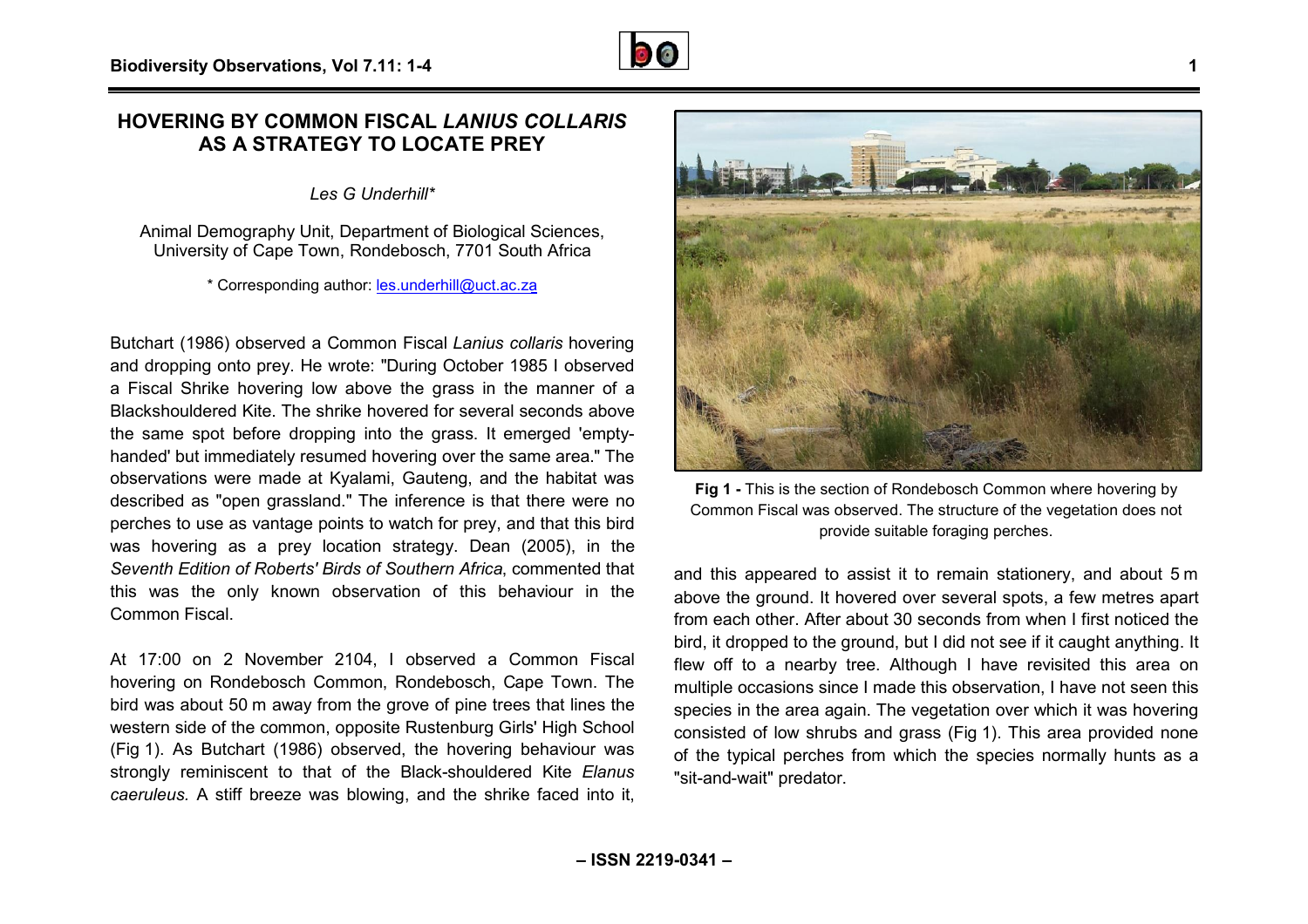



**Fig 2 -** One of the lower branches of an alien pine tree provides the typical foraging perch used by Common Fiscals on Rondebosch Common.

Common Fiscals occur frequently on Rondebosch Common, mainly using the pines and other small shrubs as perches from which to forage (Figs 2 and 3). As Parker (1997) said of the species: "Its habitat requirements are determined by its foraging behaviour. It hunts from exposed perches and usually seizes its prey on the ground. It is found where open spaces coincide with exposed perches and short or sparse ground cover." Sections of Rondebosch Common provide habitat which meets this dual requirement. The fiscal described here was attempting to hunt about 50 m from the nearest perch. ntly on Rondebosch Common, mainly<br>nall shrubs as perches from which to<br>arker (1997) said of the species: "Its

Soobramoney *et al*. (2004) observed foraging behavior of Common

Fiscals for a total of 256 hours, during which successful foraging was observed on 1 820 occasions. 92% of foraging observations consisted of flying down to the ground from a perch, 4.5% consisted of catching an insect in flight (like a flycatcher), and 3. 3.5% consisted of gleaning caterpillars off leaves and branches (like a warbler). In perch-to-ground foraging, Soobramoney *et al* . (2004) noted that fiscals "were occasionally observed to hover over their prey." Shernice Soobramoney (pers. comm.) has amplified this: "The shrikes hovered on the way down from the perch to the ground, shrikes hovered on the way down from the perch to the<br>closer to the ground. They did not hover to locate their prey."

There is an enormous energetic contrast between being a sit-andwait predator, a characteristic of all shrike species, and hunting by hovering, as is done by some kingfishers and some raptors. It therefore seems unlikely that hovering by Common Fiscals can be a regular foraging strategy, and that the two recorded observations made of this behaviour must be exceptional foraging events.

Yosef and the International Shrike Working Group (2008) provided a 42-page introduction to the family Laniidae (shrikes) in the Handbook *of the Birds of the World*. This included a d detailed eight-page overview of "Food and Feeding" in this family. Hovering is mentioned: "They also hover at times." But frustratingly, no further detail is provided, and this vague comment is unhelpful as an indication of the true extent of hovering by members of the shrike family. Because this was published after Dean (2005), and because this reference book would have been available to the authors, the mention of hovering might well refer only to Butchart's (1986) observation. However, there is extensive mention in the literature of "hovering" in shrikes (e.g. Kristin *et al.* 1998), including by Reuven Yosef himself in a study of foraging behaviour of Loggerhead Shrikes published after Dean (2005), and because<br>d have been available to the authors, the<br>ght well refer only to Butchart's (1986)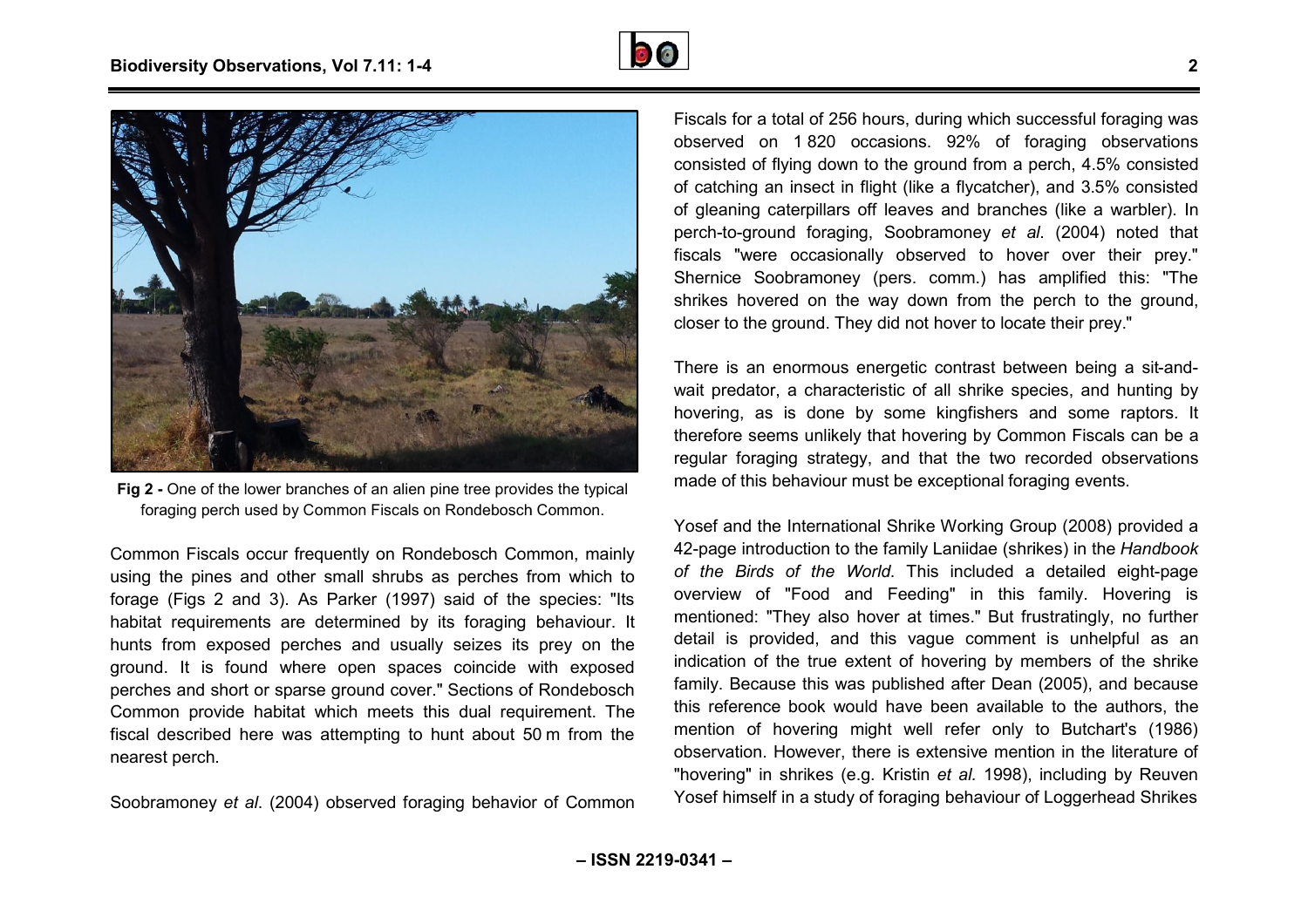



Fig 3 - In a section of Rondebosch Common where a late-summer fire had burnt one month before this photograph was taken, the skeletons of small shrubs provide foraging perches for Common Fiscals, with good visibility over almost bare ground.

*Lanius ludovicianus* in relation to vegetation height. In this study, it is reported that "all attacks from hovers appeared to be on prey located initially from perches, but which had moved from the location where first detected" (Yosef *et al.*1993).

There are two distinct contexts in which hovering behaviour by shrikes takes place, and they do not seem to have been clearly distinguished. The first is the energetically expensive one, in which hovering, potentially for extended periods, is used to actually locate prey. The second context is when hovering occurs for a short period when prey, located from a vantage point, needs to be relocated during the flight from the perch to the ground. It seems that mention uished. The first is the energetically expensive one, in which<br>ng, potentially for extended periods, is used to actually locate<br>The second context is when hovering occurs for a short period<br>prey, located from a vantage poi of hovering by shrikes in the literature mostly refers to the second context. The observations made by Butchart (1986) and in this paper refer to the first context.

**- oo0oo -** 

#### **References**

**Butchart D 1986.** Hunting technique of Fiscal Shrike. Witwatersrand Bird Club News 134: 3.

**Dean WRJ 2005.** Common Fiscal *Lanius collaris* . In: Hockey PAR, Dean WRJ & Ryan PG (eds) Roberts Birds of Southern Africa. 7<sup>th</sup> edition. John Voelcker Bird Book Fund, Cape Town: 728 728–729.

**Kristin A, Zilinec M 1998.** Lesser Grey Shrike ( *Lanius minor*) diet and foraging strategies during and after a cockchaver ( *Melolontha melolontha*; Insecta, Coleoptera) swarming. In: Yosef R, Lohrer FE (eds) Shrikes of the World – II: Conservation Implementation. Proceedings of the Second International Shrike Symposium. International Birdwatching Center in Eilat, Eilat, Israel: 34 l: Conservation Impleme<br>Iternational Shrike Symr<br>I Eilat, Eilat, Israel: 34–37.

**Parker V 1997.** Fiscal Shrike *Lanius collaris.* In: Harrison JA, Allan DG, Underhill LG, Herremans M, Tree AJ, Parker V, Brown CJ (eds) The Atlas of Southern African Birds, Volume 2. Passerines. BirdLife South Africa, Johannesburg: 408–409.

**Soobramoney S, Downs CT, Adams NJ 2004** . Variability in foraging behaviour and prey of the Common Fiscal Shrike, *Lanius collaris*, along an altitudinal gradient in South Africa. Ostrich 75: 133 133–140.